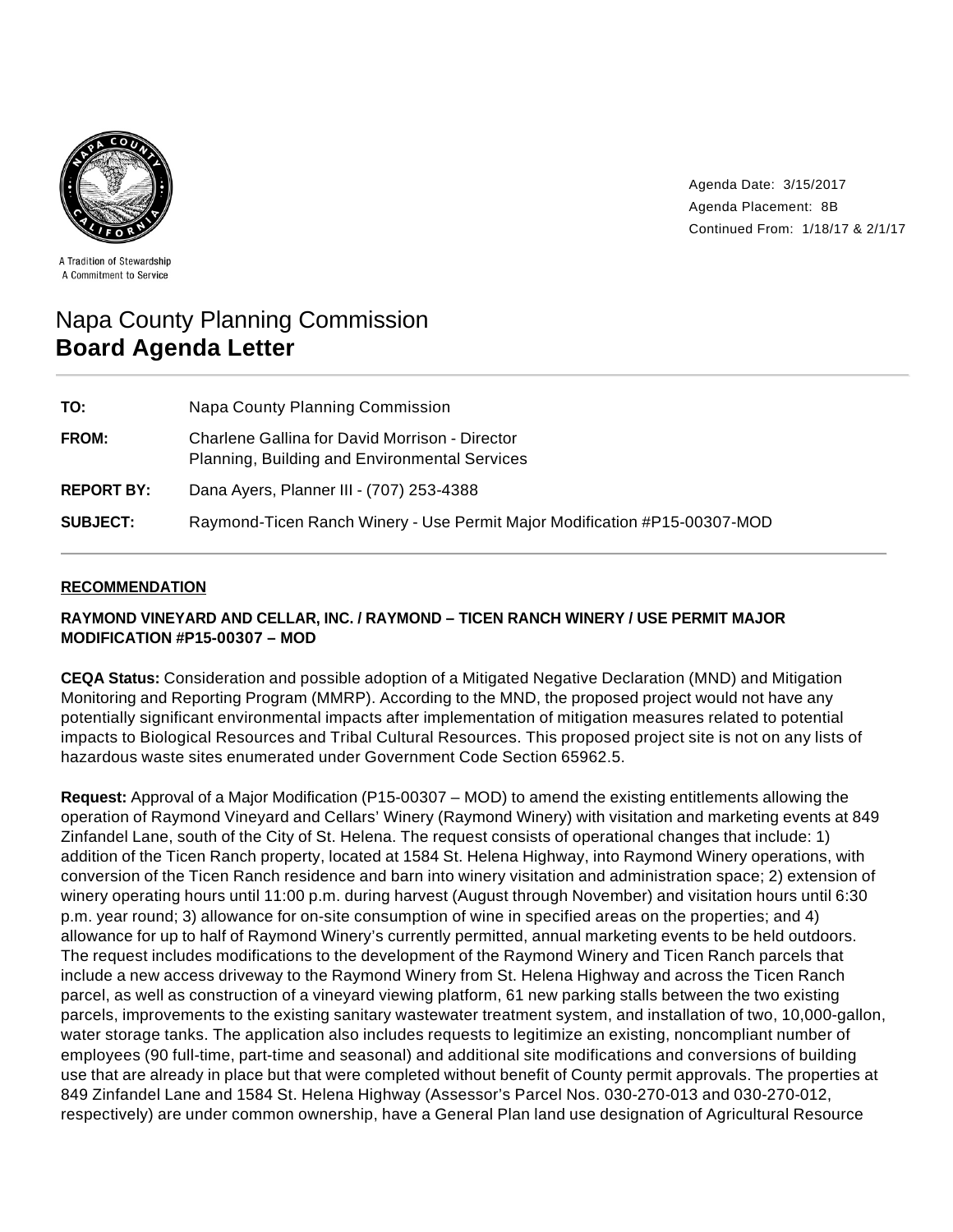(AR) and are located in the Agricultural Preserve (AP) District.

**Staff Recommendation:** Adopt the MND and MMRP and approve the requested Use Permit Major Modification, as conditioned.

**Staff Contact:** Dana Ayers, Planner III; (707) 253-4388 or email address dana.ayers@countyofnapa.org

**Applicant's Representative:** Donna Oldford, Plans4Wine; (707) 963-5832 or email address DBOldford@aol.com

#### **ITEM CONTINUED FROM JANUARY 18 AND FEBRUARY 1, 2017, REGULAR MEETINGS**

#### **EXECUTIVE SUMMARY**

#### **Proposed Actions:**

That the Planning Commission:

1. Adopt the MND and MMRP prepared for the proposed project, as set forth in Findings 1 through 6 of Attachment A; and

2. Approve Major Modification to Use Permit No. P15-00307, based on Findings 7 through 15 of Attachment A, and subject to the Conditions of Approval (Attachment B).

#### **Discussion:**

On February 1, 2017, the Planning Commission conducted a public hearing to consider the request for a Major Modification to a Use Permit (P15-00307 – MOD), for the Raymond – Ticen Ranch Winery. At the hearing the Commission received comments on the project as well as the adequacy of the proposed MND. Following receipt of testimony, the Commission continued the public hearing to March 15, 2017, to allow the applicant time to address neighbor concerns about the alignment of the proposed driveway from State Route 29/St. Helena Highway at the Ticen Ranch property frontage.

Staff believes the necessary findings can be made and, upon review of new information from the project applicant, supports approval of the project. While minor clarifications to the initial study were identified in response to comments, staff does not believe that there are significant deficiencies in the environmental analysis that would preclude adoption of the MND or require its recirculation. Consistent with staff's previous recommendation, a recommended condition of approval would prohibit expansion of the requested accessory uses to the Ticen Ranch prior to merger of the two properties into one parcel; this would ensure that Ticen Ranch is not operated as a stand-alone tasting room, a commercial use that would conflict with the allowed uses of the property's zoning. Recommended conditions would also establish timelines for the winery operators to remedy all areas of code non-compliance, in addition to precluding implementation of the requested outdoor marketing events, onpremises consumption, and construction of the proposed vineyard viewing platform, until all of the existing violations on-site are corrected.

#### **FISCAL IMPACT**

Is there a Fiscal Impact? No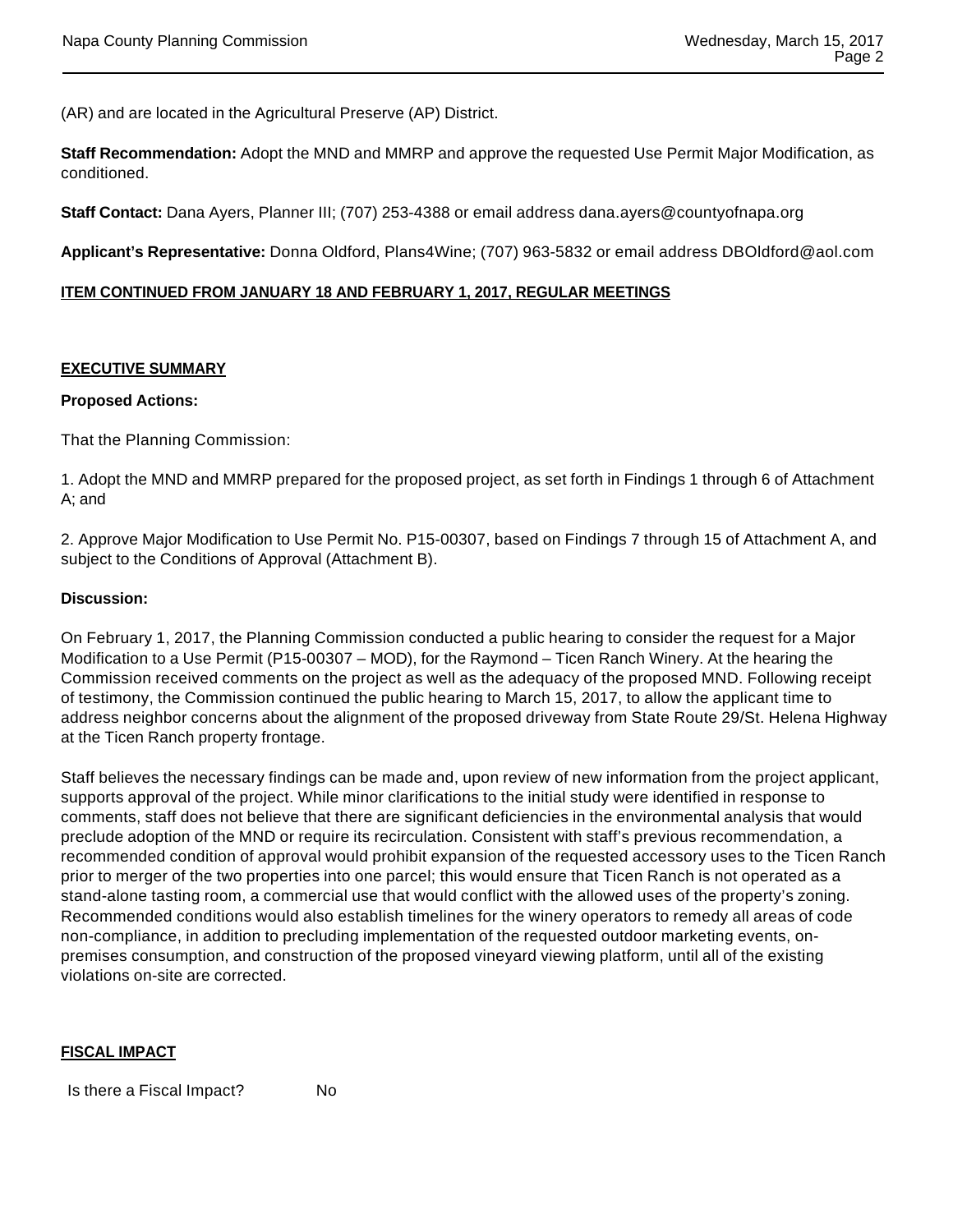#### **ENVIRONMENTAL IMPACT**

Consideration and possible adoption of a MND and MMRP. According to the MND, the proposed project would have no potentially significant environmental impacts with inclusion of mitigation measures related to predemolition biological surveys for presence or absence of special status bat species and pre-grading consultation with interested Native American tribal representatives. This project site is not on any of the lists of hazardous waste sites enumerated under Government Code Section 65962.5.

#### **BACKGROUND AND DISCUSSION**

The February 1 staff report includes discussion of the proposed project with respect to the General Plan and Zoning Ordinance, and includes a description of the site improvements proposed with the requested modification. A detailed description of the characteristics of the project and its environmental setting, including zoning, land use designations and development on properties in the vicinity of the site, is provided on pages 4 through 7 of that staff report and pages 3 through 5 of the Initial Study (IS)/MND. Discussion topics in the February 1 staff report also include noise, greenhouse gas emissions, and traffic.

During and prior to the February 1 public hearing, staff received several comment letters in support and opposition to the proposed project, as well as comments regarding the IS/MND prepared for the project. CEQA Guidelines Section 15074(b) requires that the decision-making body consider the environmental analysis and any comments received thereon, prior to making its decision on a discretionary permit request. Though written responses to comments on an IS/MND are not required, the following paragraphs provide summary responses to the common topic areas raised about the project and environmental analysis.

Code Compliance History – The February 1 staff report included a summary of the open and closed code enforcement matters related to the Raymond Winery and current winery operators. The following information includes a chronology of code enforcement matters to supplement that summary:

July 2010: Administrative approval of Very Minor Modification No. P10-00093 allowing interior modifications to include 8,129 square feet of office improvement (remedied a previous code violation of the winery's unpermitted conversions of wine production and residential area to accessory office use). Case Status: Closed.

2011: Unauthorized interior improvements to convert offices and private tasting rooms, including the member-only "Red Room," the private by-appointment "Gold Room," the "Saddle Room," "Educational Room," and the "Library." Unauthorized exterior improvements established an outdoor visitation area by the residential swimming pool and pool house, and construction of several outbuildings in the "Theater of Nature." Case Status: Open.

2011: A 10-foot long by 10-foot wide vineyard viewing platform was constructed in the vineyard east of the winery building without building permits. That structure was removed. Case Status: Closed.

Existing Conditions vs. Requested Modification: Winery Operation – As noted in the February 1 staff report (pages 7 through 9), Raymond Winery was first approved by the County in 1978, with a use permit and use permit modifications granted to the winery operator in subsequent years since. Thus, Raymond Winery has both pre-WDO and post-WDO entitlements. Condition of Approval 1.d of Use Permit Modification U-89-46 (approved in February 1991, after adoption of the WDO) references addition of private tasting rooms to the program of public tours and tastings approved in May 1984, prior to adoption of the WDO (see Attachment C to February 1 staff report). Based on information submitted with the application for Use Permit Modification U-89-46, Raymond Winery had 200 (public) daily visitors existing at the time the application was submitted, and with that modification, requested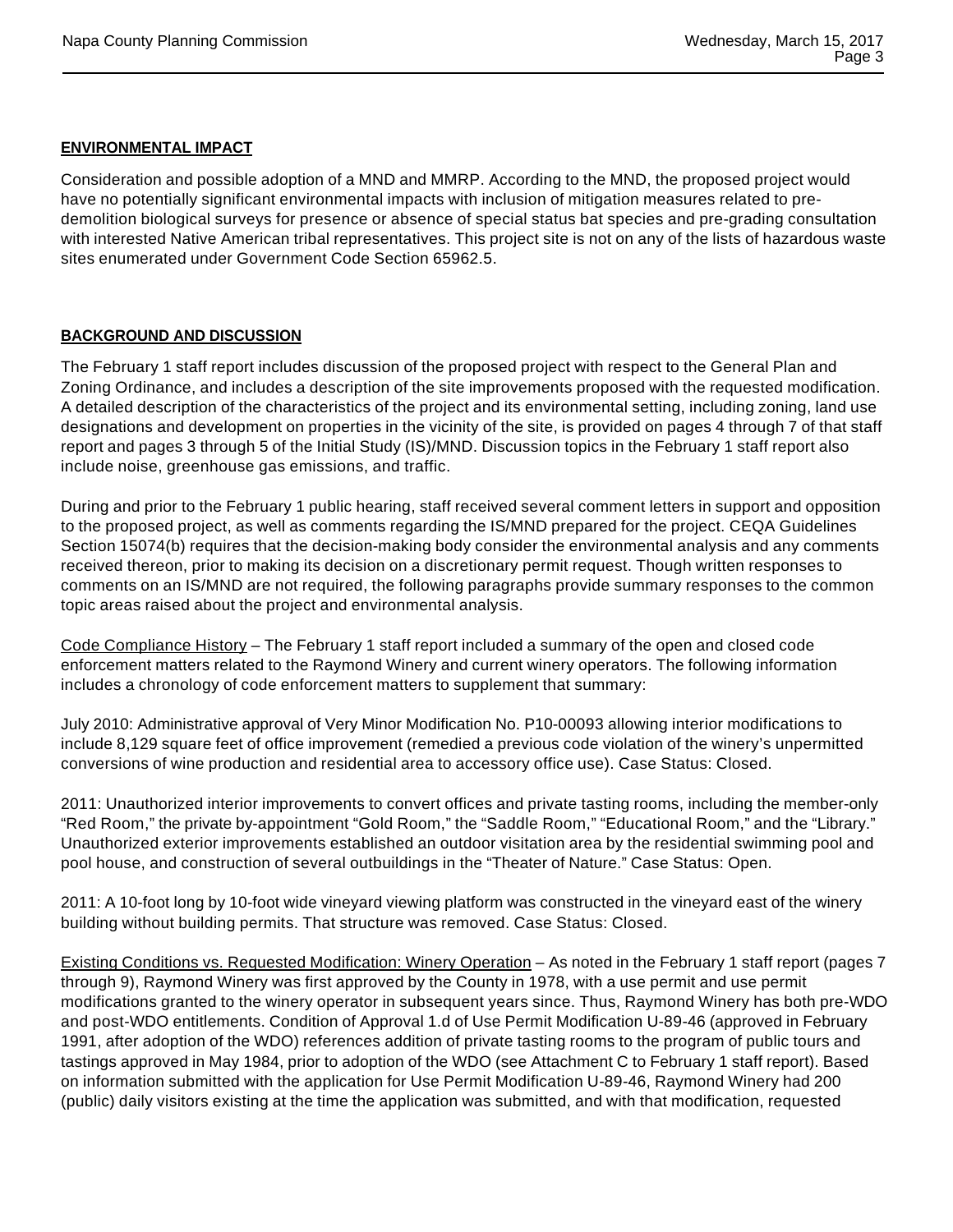another 200 "by-appointment" visitors per day. The project description in the IS/MND (page 2) and the background/discussion in the February 1 staff report (page 6) acknowledge that Raymond Winery has both pre-WDO and post-WDO visitation entitlement rights, for up to 200 public and 200 by-appointment visitors per day. The current modification request would not change this visitation program.

The information initially submitted by the applicant indicated a change to the marketing program for the winery but no change to the overall number of marketing event visitors per year, and it included a summary of the annual event program. Upon staff's review of entitlement history for Raymond Winery, staff determined that the marketing program described in the narrative for the current modification did not differ from that which had been described in Exhibit A to the conditions of approval of Use Permit Modification U-89-46, except to allow up to half of all the winery's marketing events to occur outdoors. This narrowing of the scope of requested revisions to the approved marketing program is noted in the IS/MND (page 9) and also described in the February 1 staff report (page 6). (Note that permit entitlement history for both the Raymond and Ticen Ranch parcels is available and can be viewed online at http://services.countyofnapa.org/PBESDocumentSearch)

Commenters expressed concern that the modification request would entitle two separate wineries on one merged parcel consisting of the two properties at 849 Zinfandel Lane and 1584 St. Helena Highway. To clarify the applicant's intent and staff's understanding of the proposal, the applicant is not proposing a new wine production facility at the Ticen Ranch buildings. Rather, the structures at Ticen Ranch would be accessory (tasting and office) spaces to the Raymond Winery. To avoid establishment of these accessory uses as stand-alone uses on the Ticen Ranch parcel, a condition of approval would prohibit issuance of any building permit for Ticen Ranch structures prior to merger of the two lots into one, wherein the Raymond Winery would be the primary use of the merged parcels (see February 1 staff report, Attachment B, Condition of Approval 2.13). Consistent with the County's practice, recommended conditions of approval would also limit the total area of public visitation spaces in the structures on both parcels, to an equal or smaller area than that recognized in 1991 as the pre-WDO entitlement (U-89-46 and approved administrative amendments thereto).

A summary comparison of the winery's operating characteristics of the existing entitlements and current modification request is provided Attachment C to this staff report. The Use Permit Modification application submitted in 2011 and mentioned on page 2 of the IS/MND and page 9 of the February 1 staff report, is included for reference only. The 2011 application (P11-00156-MOD) was withdrawn and has no bearing on the current request, though the reader can view documents associated with that withdrawn application on the County's document portal (http://services.countyofnapa.org/PBESDocumentSearch). Elements of the winery's operations that are not proposed to be changed are excluded from the table.

Supplement to Zoning Analysis of February 1 Staff Report - Pages 2-5 and 10 of the February 1 staff report summarize the existing and proposed development characteristics of the project. As summarized therein, the proposed project complies with the development regulations applicable to wineries. A zoning compliance analysis, including references to applicable sections of the County Code and WDO, is also included in No. 14 of the recommended findings attached to this and the February 1 staff reports (Attachment B). As stated above, because no new wine production facilities are proposed for the Ticen Ranch parcel, it is not considered a new winery on the properties to be merged. It is, however, incorporated into the accessory area of the Raymond Winery parcel and thereby included in the total project calculations of accessory to production ratios.

The summary of existing and proposed accessory and production areas (Attachment D to the February 1 staff report) is also attached to this staff report, with a minor clarification to indicate that "Other" production areas include outdoor production facilities. Consistent with the terminology used in County Code Section 18.104.200, outdoor accessory spaces (such as the biodynamic garden areas) are excluded from the calculation of accessory to production ratio, as these areas are not encompassed within structures. However, structures such as the demonstration kitchen and dog run located within these outdoor areas are included with the accessory to production ratio because they are covered by roofs and substantially or wholly enclosed by walls. The accessory to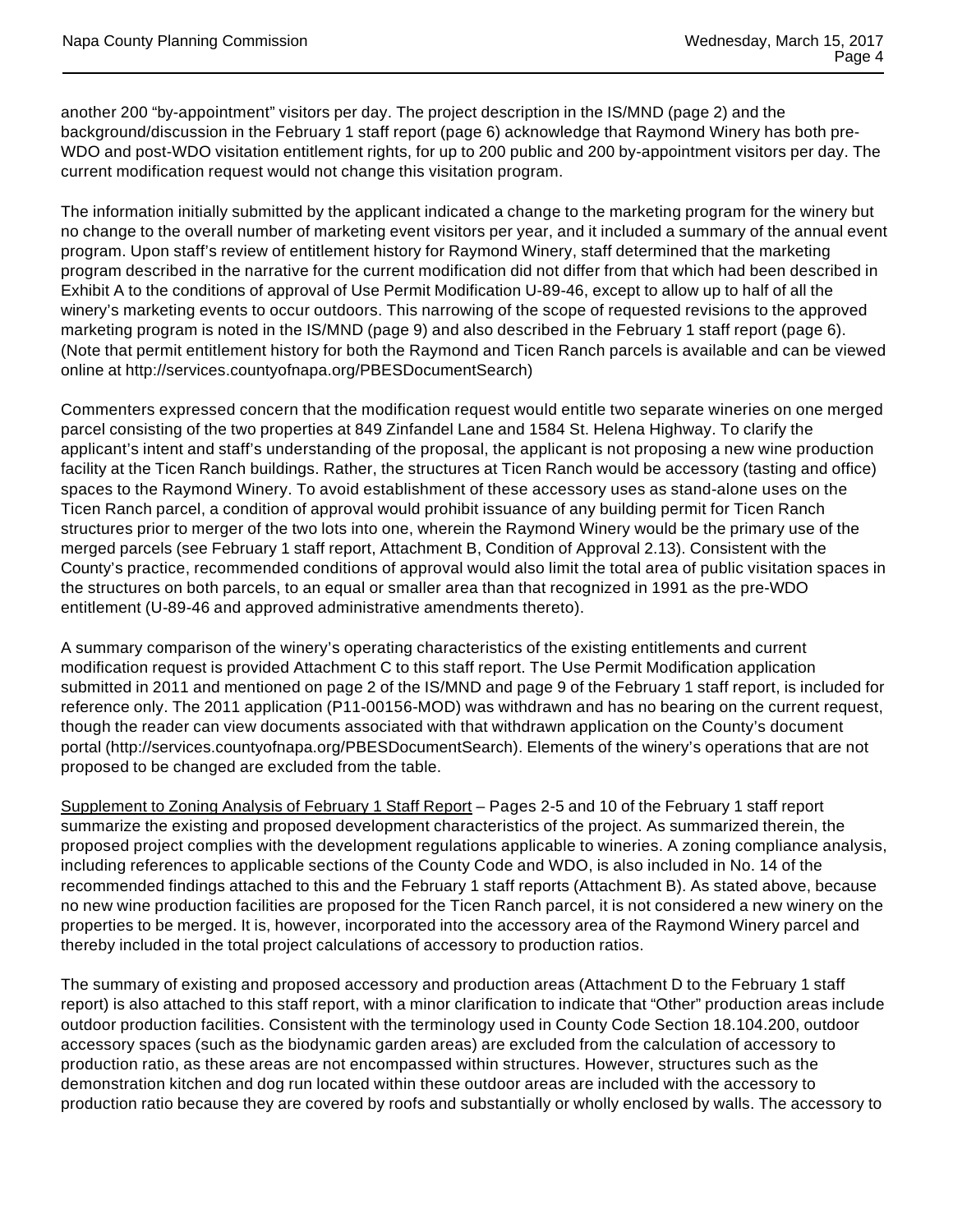production ratio proposed with the current modification request is within the 40 percent maximum allowed by County Code. While some public comments expressed concern that the winery's proposed increase in accessory use area, coupled with a reduction in the area of production facilities, invalidates the applicant's claim that winery visitation and associated impacts would not change, staff is concerned that any analysis of the project based on more than the 400 visitors per day as reflected in the use permit modification application submittal, lacks factual support and would be speculative. Thus, the analysis in the February 1 staff report and IS/MND considers the potential environmental impacts of increasing conditioned space on the winery property, but does not presume a violation of the visitation numbers represented by the applicant.

Supplement to General Plan Analysis of February 1 Staff Report - The Planning Commission, in deciding whether it can make the necessary findings for approval of a use permit or modification request, must determine whether a project is consistent with the General Plan. Though not binding on the Commission, the IS/MND (page 26), February 1 staff report (page 10), and recommended findings attached to this staff report (No. 14) include a General Plan consistency analysis. The applicable policies are listed on the last two pages of the recommended findings. The proposed winery is an establishment engaged in the processing of agricultural products, consistent with the intent of the AR (Agricultural Resource) land use designation within which both the Raymond Winery and Ticen Ranch parcels are located (Policy AG/LU-21). General Plan policy AG/LU-2 defines "agriculture" as the raising and processing of agricultural products, as well as, related marketing, sales and other accessory uses. The continued use of the properties for growing of grapes, processing of grapes into wine, and hospitality and marketing of the winery products, is within the General Plan definition of agriculture and consistent with Policy AG/LU-2. In summary, and as described in the documents referenced above, staff believes that the requested use permit modification is consistent with the overall goals, policies and objectives of the General Plan.

Policy AG/LU-1 identifies agriculture and related activities as the primary land uses in Napa County, and General Plan Policy AG/LU-2 allows processing facilities as agricultural uses, even though such facilities are inherently not engaged in growing of crops or livestock. Taken in conjunction with these policies, the WDO limits land coverage allowed for wineries to 25 percent of the parcel size, up to a maximum of 15 acres (County Code Section 18.104.220). Together, this code section and these General Plan policies serve to promote agriculture in the County and have the effect of placing greater emphasis of land use on habitat conservation, raising of livestock or cultivation of crops than on production facilities. However, they do not preclude site improvements that are accessory to processing facilities (including production, administrative and hospitality areas; aboveground sewage disposal systems; paved areas and access roads); provided, that the area of the improvements is related to the processing facility and is clearly the subordinate component of development on the site (i.e., not more than 25 percent of the parcel size). The winery coverage proposed, including the winery-related access road between State Route 29 and the Raymond Winery, is just over 12 acres (under 14 percent) of the approximately 87-acre project area and within the maximum coverage allowed for wineries.

Traffic Analysis – Comments were raised on February 1 that the traffic study prepared for the project: (1) did not use an appropriate baseline for trips; (2) did not use appropriate projections for determination of cumulative project impacts; and (3) did not analyze the potential for changes to localized traffic patterns as a result of construction of the new access road.

It is noted, in response to the first of these concerns, that the traffic counts inherently represent the baseline condition, as they reflect actual traffic conditions occurring at the time the counts were taken. It is also noted that traffic counts were taken on a Friday and Saturday in August, two of the busiest days of the week (due to influx of tourists) during one of the busiest months of the year (harvest). The applicant reports that there were as many as 300 winery visitors on its busiest days in 2016. The cumulative analysis in the traffic study relied on General Plan projections, which is consistent with recent staff analysis demonstrating that current trends in winery and other development in the County have aligned with the rates of growth projected in the environmental impact report prepared for the General Plan Update in 2008 (see Board Agenda Letter from David Morrison, "Joint Meeting with the Planning Commission," March 10, 2015). Comments about the potential for neighborhood "cut-through" traffic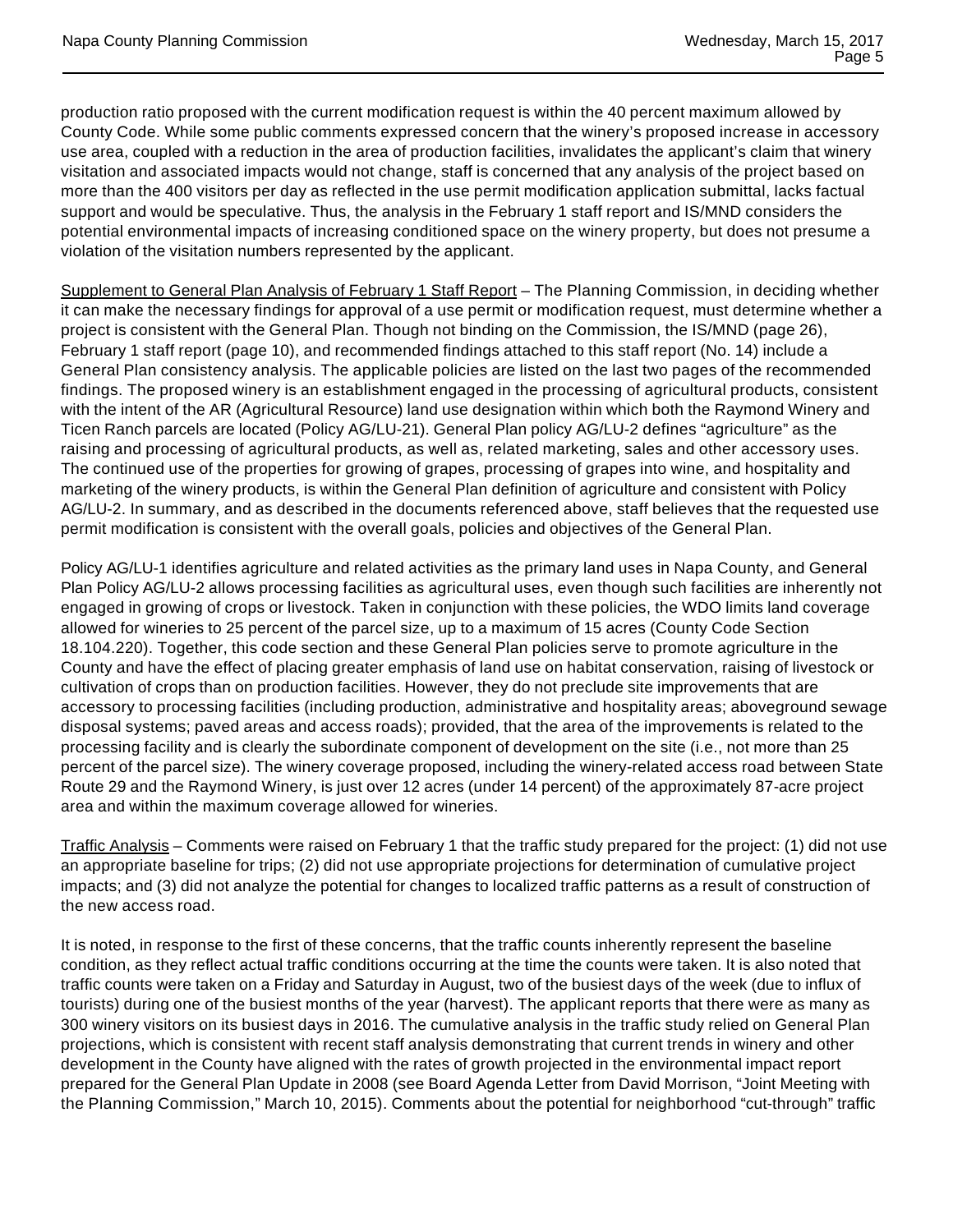between State Route 29 and Wheeler Lane / Zinfandel Lane or Galleron Lane were not addressed in the IS/MND because these vehicle movements are speculative. Though it does not warrant revision to the IS/MND, to address the concern about "cut-through" traffic to Galleron Lane, staff recommends that the applicant be required to install signage and barriers at the easternmost bend of the access driveway on the Ticen Ranch parcel, to direct drivers to stay on the paved road and avoid driving on the vineyard lanes. Similar signage advising drivers of the access road as a private facility with no through traffic could also be installed proximate to the parking lots on both parcels.

The attached memorandum from the Crane Transportation Group, the applicant's traffic engineer, was submitted by the applicant to address other comments raised regarding the traffic analysis of the requested use permit modification. The memorandum was reviewed by County Public Works staff, who concluded that the responses and information provided therein were acceptable.

Stormwater and Groundwater Analysis - Comments received on February 1 expressed concerns about potential groundwater and water quality impacts of the proposed project. The IS/MND analysis of groundwater (pages 23 and 24) references analysis conducted by Luhdorff and Scalmanini Consulting Engineers (LSCE), an engineering firm hired by the County to evaluate groundwater trends in the County. As explained in the IS/MND, the project would, at full implementation of all entitled rights, be expected to use up to 90.8 acre-feet of water per year; this quantity of water use would be within sustainable level of one acre-foot per parcel acre per year as identified by the County in its Water Availability Analysis. (Also see No. 15 of recommended findings attached to this and February 1 staff report.) Recent evaluation by LSCE of groundwater usage trends within the County suggests, as is noted in the IS/MND, that groundwater levels are stable in most of the Valley Floor (including the location of the project) (Napa County Comprehensive Groundwater Monitoring Program: 2015 Annual Report and CASGEM Update, 42; Napa County Water Availability Analysis Guidelines [2015], 7 and 8).

In response to concerns regarding drainage from the proposed project improvements, the attached memoranda from Summit Engineering, the applicant's civil engineer, summarizes the analysis, referenced in the IS/MND, that the project's stormwater quality control measures will "provide infiltration and treatment [in the vineyard] and mimic the pre-project drainage pattern." Summit and staff of the County's Engineering Services Division have confirmed that the drainage improvements would facilitate stormwater runoff rates that do not exceed current conditions and comply with Napa County stormwater quality and post-construction runoff requirements.

Locations of stormwater quality facilities and bioretention basins are identified in the project plans (sheets UP6 and UP7) included with Attachment G to the February 1 staff report. Proposed locations of primary and reserve wastewater treatment leachfields are identified on project plan sheet UP3, attached to the February 1 staff report and the notice of intent circulated with the initial study.

Biological Resource Evaluation – The IS/MND prepared for the requested modification identified a potentially significant biological impact related to potential presence of two bat species of concern in the Ticen Ranch garage/apartment structure proposed to be demolished with the project. Although the Ticen Ranch property has been previously disturbed (including a recent effort to replant vineyards on-site), and the County's geographic information system (GIS) data indicated no presence of sensitive plant or animal species on or in the vicinity of either parcels, the IS/MND conservatively determined that, given the length of vacancy of the garage structure, colonies of pallid bats or Townsend's big-eared bats, two California bat species of concern, could have established in the building. If bat species of concern have established residence in the garage building, demolition of the building would affect the bat population in residence. After assuming presence, the IS/MND identified mitigation measures that included a pre-demolition survey and a program to minimize disturbance to the mammals, consistent with measures applied to other projects in the County. Reviewers of the IS/MND expressed concern that the measures identified constituted deferred mitigation and thus, were inconsistent with CEQA.

Deferment of analysis is indeed inappropriate if that analysis potentially results in identification of measures that are infeasible, and that therefore inadvertently result in an environmental impact once the approved project is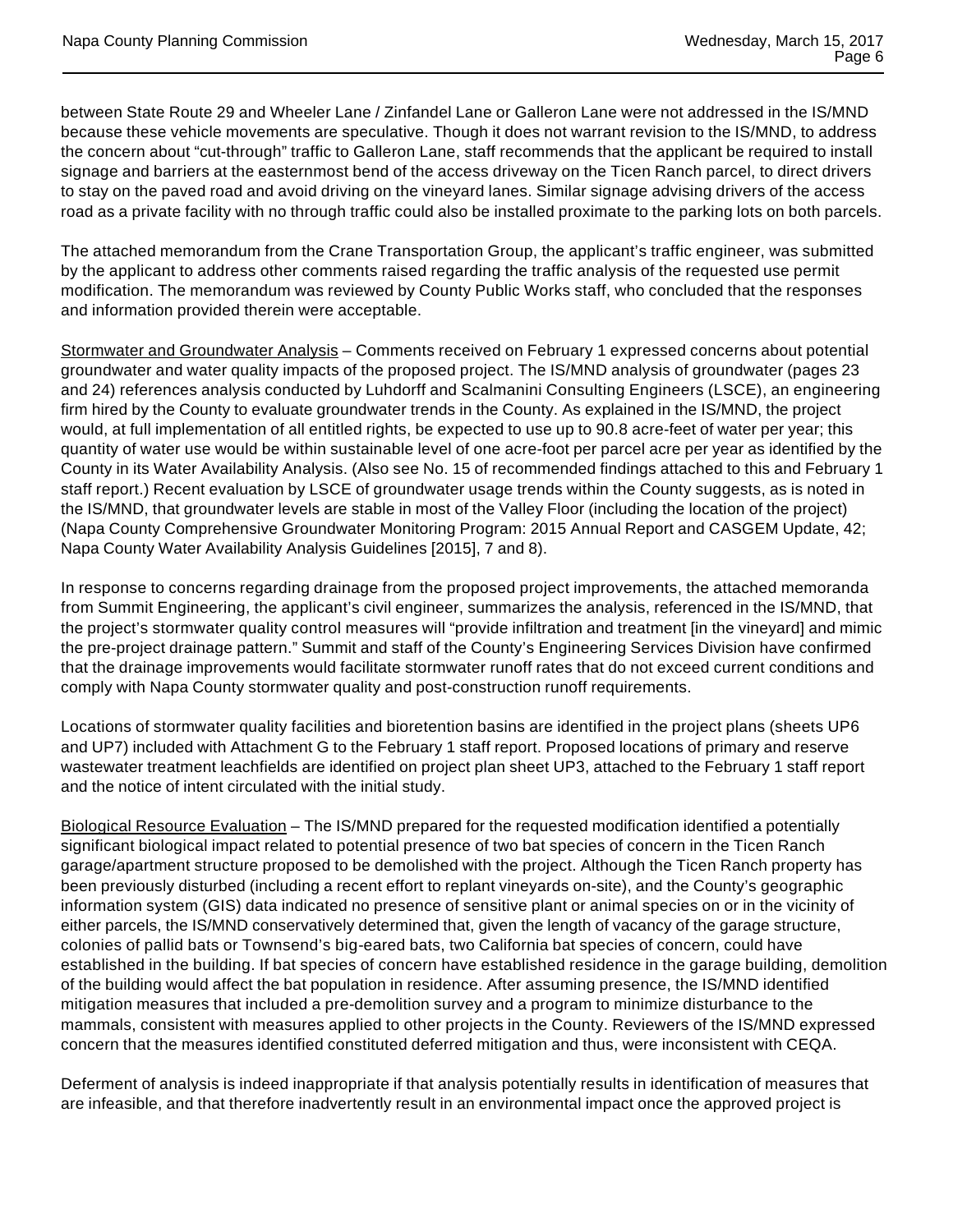implemented. However, future analysis can be appropriate in situations when the mitigation establishes performance criteria that the project must meet. Here, the analysis conservatively assumes presence of the bat species of concern and identifies a schedule of steps to be taken to humanely evict and offer opportunities for the populations to relocate in the area in the event that populations are affirmatively identified. The commenter provides no explanation as to whether or how the recommended mitigation measure would be infeasible or unenforceable under CEQA.

Historic Resources Evaluation – Additional commentary on the IS/MND suggested that a historic resource analysis should be conducted for the existing, single-family ranch house on the Raymond Winery parcel. No architectural analysis was warranted because the residence is fewer than 50 years old, and the National Park Service uses a general guideline of 50 years for consideration of eligibility for any potentially historic resource (https://www.nps.gov/nr/faq.htm). Furthermore, the IS/MND notes that no changes to the use or structure of the single-family residence are proposed with the requested modification.

Project Description, Corrections and Project Updates – In responding to comments received at and prior to February 1, staff has identified the following that require correction or updating:

(a) Existing on-site vehicle parking in the staff report reflected the applicant's architectural plans and was indicated at 89 stalls. The applicant's project description identified a different number. Review of aerial photos of the property indicates that there are currently 102 vehicle stalls (45 visitor and 57 employee) striped on the property. One visitor stall is proposed to be removed to provide access to the viewing platform, while another four stalls are proposed to be removed for the connection of the access road from Ticen Ranch. The modification request includes 61 new stalls (50 visitor stalls on Raymond and 11 stalls on Ticen Ranch), for a proposed total of 158 parking stalls between the two parcels. No additional impervious surfaces are proposed beyond those described in the IS/MND and staff report, as the difference in the number of parking stalls occurs in the existing paved area between the Raymond Winery buildings.

(b) In response to a concern raised by an owner of nearby property, the applicant has submitted an alternative driveway alignment that shifts the access point from State Route 29 from its current location opposite an existing driveway, to a new location approximately 300 feet to the south. Staff has evaluated the alternative driveway location and supplemental analysis prepared by the applicant's traffic consultant and determined that either location is acceptable (see Attachment F and March 8, 2017, memorandum from Rick Marshall, Deputy Director of Public Works).

(c) The proposed new access road, with the most recently revised driveway access point from State Route 29 at the Ticen Ranch frontage, will require removal of existing vineyards on the property. Vineyard removal from Ticen Ranch is estimated at 1.2 acres (for the access road), and vineyard removal from the Raymond Winery parcel is estimated at 0.95 acres (for the access road, parking lot expansion and vineyard viewing platform).

In addition to the project revisions described above, the applicant has submitted additional justification for the winery's request for an additional 50 parking spaces on the Raymond Winery parcel. In the February 1 staff report, staff was unable to support the requested parking increase because daily visitation was not requested to change, yet the applicant requested physical changes (expansion of hospitality area to include Ticen Ranch structures) and operational changes (hospitality hours of operation extended by 2.5 hours per day) to the winery. Since that hearing, the applicant has provided more information about the winery's hospitality operations, which now include longer visitor experiences of one to two hours and an in-depth wine education component with tastings. With the longer duration of winery visits, compared to the 30- to 45-minute long visits that were acceptable to the applicant in years past, there is "overlap in the visitors' arrivals and departures that requires additional parking flexibility." With this additional explanation, staff has a better understanding of the basis of the applicant's request and believes that the additional visitor parking would meet the needs of the winery without providing excessive parking inconsistent with General Plan Policy CIR-23. The recommended findings (Attachment A) have been revised